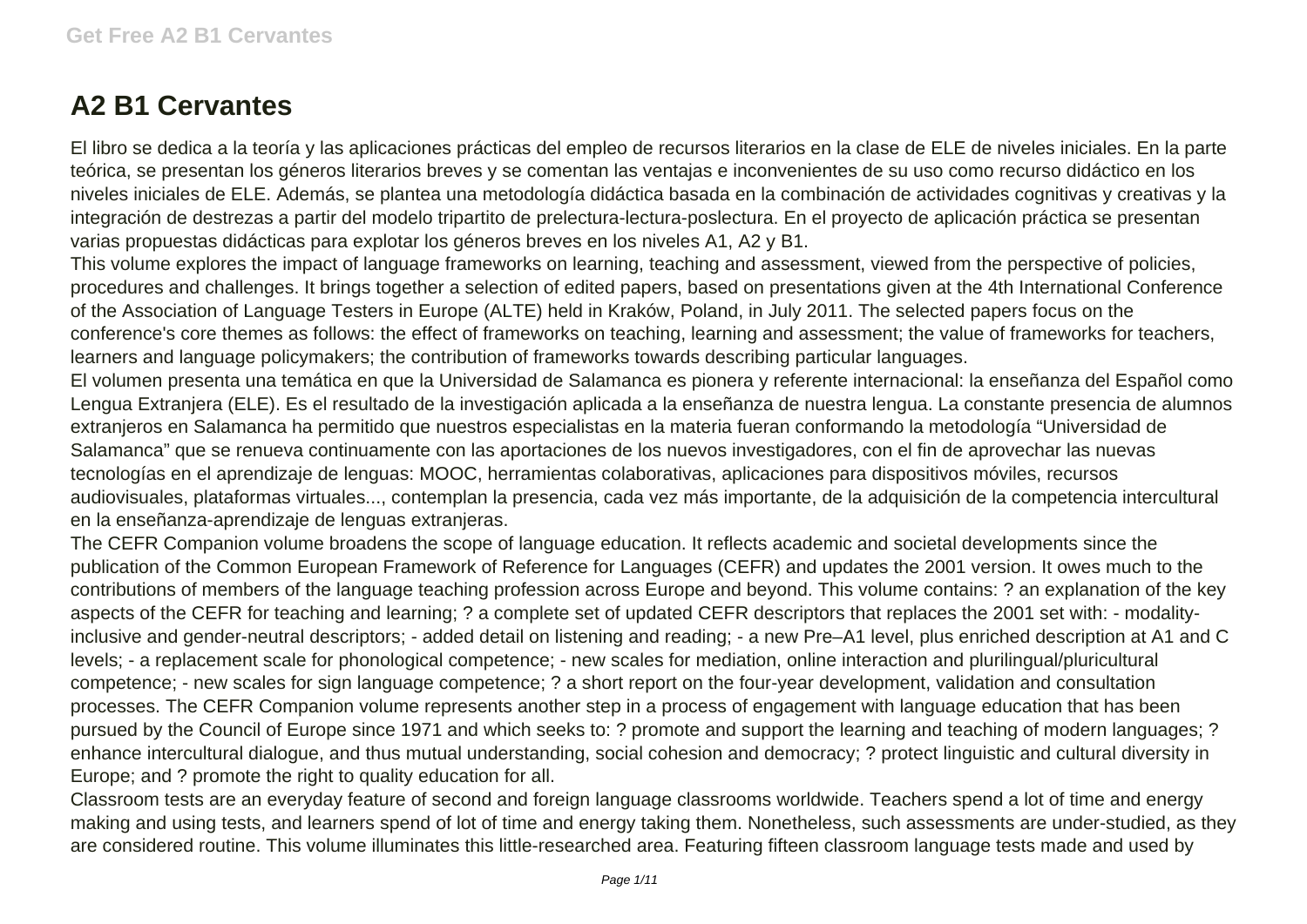Chinese, English, French, German, Italian, Japanese, Russian, and Spanish teachers, the book includes parallel teacher commentary and testing content chapters that transparently probe the teachers' processes of making and using their tests. Rather than view teachers' tests as poor shadows of what professional test writers do, this work identifies the reasoning behind teachers' tests. In addition, focused testing content chapters take examples directly from the actual tests and the accompanying teacher commentary. This book is an accessible, applied resource for second and foreign language teachers, language program administrators working with teachers, students in teacher preparation and enrichment programs, and scholars in language teaching, learning, and testing.

Los premios Miguel Hernández tienen como objetivo reconocer las iniciativas que llevan a cabo en España diversas instituciones encaminadas a promover e impulsar el aprendizaje de todas las personas adultas, especialmente las que se llevan a cabo con colectivos socialmente desfavorecidos. La predisposición al aprendizaje ha de ser una actitud permanente, pues de otro modo el conocimiento puede quedar obsoleto en poco tiempo. Por ello todas las personas deberían tener la posibilidad de acceder de forma constante, a lo largo de sus vidas, a servicios de formación de diversa índole con el fin de actualizar sus competencias. Esta publicación recoge las experiencias premiadas en la edición de 2017 y pretende hacer un reconocimiento a las iniciativas emprendidas y animar a que estos ejemplos se extiendan.

The Routledge Handbook of Spanish in the Global City brings together contributions from an international team of scholars of language in society to offer a conceptual and empirical perspective on Spanish within the context of 15 major cosmopolitan cities from around the world. With a unique focus on Spanish as an international language, each chapter questions the traditional and modern notions of language, place, and identity in the urban context of globalization. This collection of new perspectives on the sociology of Spanish provides an insightful and invaluable resource for students and researchers seeking to explore lesser-known areas of sociolinguistic research.

Compton, California, is often associated in the public mind with urban America's toughest problems, including economic disinvestment, gang violence, and failing public schools. Before it became synonymous with inner-city decay, however, Compton's affordability, proximity to manufacturing jobs, and location ten miles outside downtown Los Angeles made it attractive to aspiring suburbanites seeking single-family homes and quality schools. As Compton faced challenges in the twentieth century, and as the majority population shifted from white to African American and then to Latino, the battle for control over the school district became symbolic of Compton's economic, social, and political crises. Death of a Suburban Dream explores the history of Compton from its founding in the late nineteenth century to the present, taking on three critical issues—the history of race and educational equity, the relationship between schools and place, and the complicated intersection of schooling and municipal economies—as they shaped a Los Angeles suburb experiencing economic and demographic transformation. Emily E. Straus carefully traces the roots of antagonism between two historically disenfranchised populations, blacks and Latinos, as these groups resisted municipal power sharing within a context of scarcity. Using archival research and oral histories, this complex narrative reveals how increasingly racialized poverty and violence made Compton, like other inner-ring suburbs, resemble a troubled urban center. Ultimately, the book argues that Compton's school crisis is not, at heart, a crisis of education; it is a long-term crisis of development. Avoiding simplistic dichotomies between urban and suburban, Death of a Suburban Dream broadens our understanding of the dynamics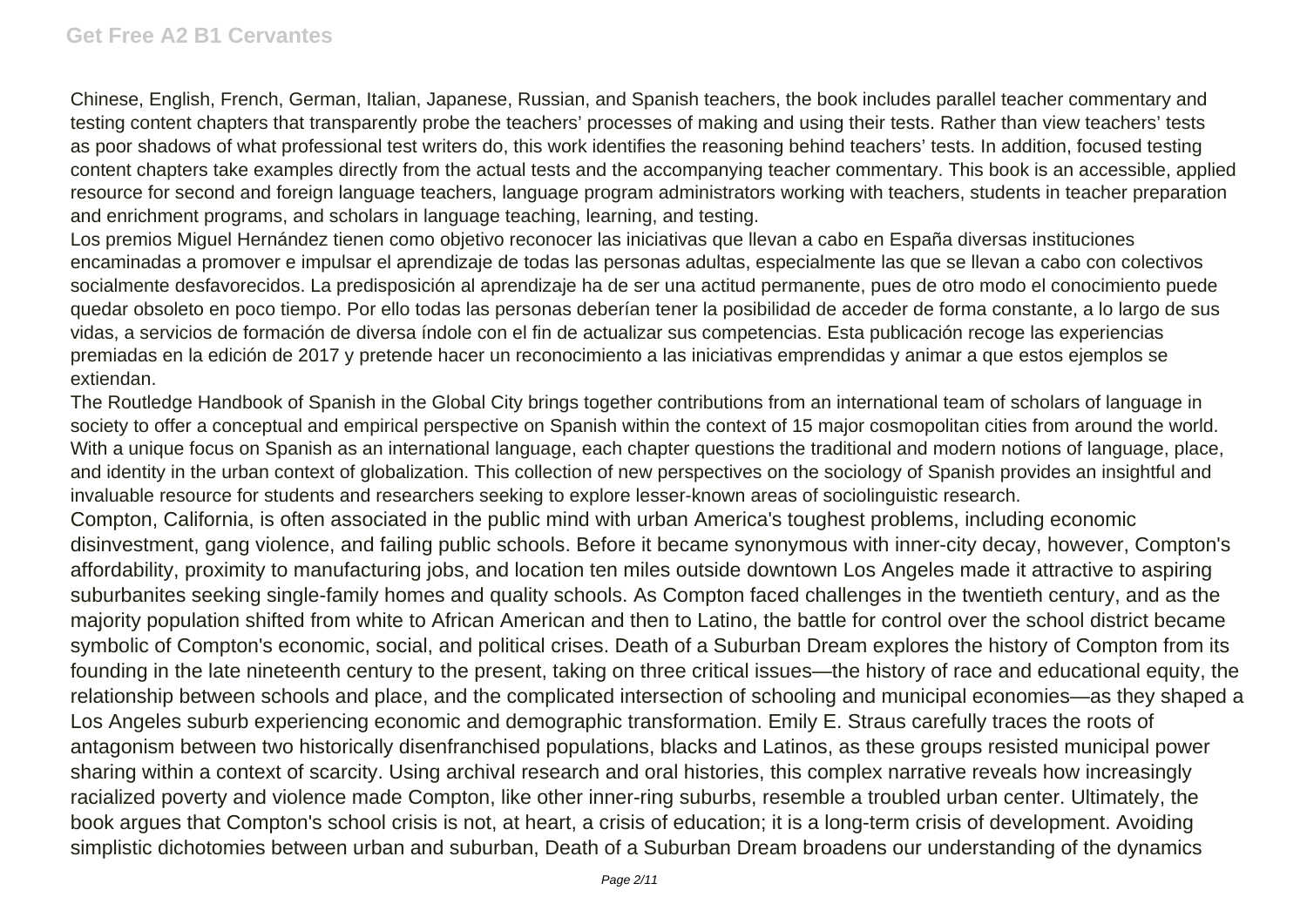connecting residents and institutions of the suburbs, as well as the changing ethnic and political landscape in metropolitan America.

Dieser aktuelle Stadtführer ist der ideale Begleiter, um alle Seiten der spanischen Hauptstadt Madrid selbstständig zu entdecken: - Die wichtigsten Sehenswürdigkeiten und Museen Madrids sowie weniger bekannte Attraktionen und Viertel ausführlich vorgestellt und bewertet - Faszinierende Architektur zwischen alten Kirchen und prachtvollen Palästen - Abwechslungsreiche Stadtspaziergänge durch die interessantesten Viertel - Erlebnisvorschläge für ein langes Wochenende und darüber hinaus - Shoppingtipps vom traditionellen Markt bis zu den kreativsten Designern Spaniens - Die besten Tapa-Bars der Stadt und allerlei Wissenswertes über die spanische Küche - Die pulsierende Klub- und Musikszene von Oper bis Flamenco - Madrid für den Nachwuchs - Mit Ausflügen zum Monasterio de San Lorenzo de El Escorial, nach Segovia, Alcalá de Henares, Chinchón, Aranjuez, Toledo ... - Ausgewählte Unterkünfte von preiswert bis ausgefallen - Detaillierte und verlässliche Reisetipps: Anreise, Preise, Stadtverkehr, Touren, Events, Hilfe im Notfall ... - Hintergrundartikel mit Tiefgang: Geschichte, Mentalität der Bewohner, Leben in der Stadt ... - Kleine Sprachhilfe Spanisch mit den wichtigsten Vokabeln für den Reisealltag - CityAtlas Madrid im Buch und praktische Übersichtskarten

The Not For Tourists Guide to San Francisco is the urban manual to the city that no San Franciscan should be without. This mapbased guidebook organizes the city into 40 mapped neighborhoods and marks each map with user-friendly icons locating all of the essential services and entertainment hotspots. Want to stroll along breezy Fisherman's Wharf? NFT has you covered. How about rummaging through a vintage thrift shop? We've got that, too. The nearest gourmet restaurant, cultural hotspot, music venue, or football game—whatever you need—NFT puts it at your fingertips. The guide also includes: • A foldout map showing highways, rail transit, and bike routes • Over 125 neighborhood maps • Coverage of Berkeley, Oakland, and Emeryville • Listings for sports and outdoor activities • Details on bookstores and shopping NFT: the other San Francisco treat.

Nowadays, the forms assumed by knowledge indicate an unhinging of traditional structures conceived on the model of discipline. Consequently, what was once strictly disciplinary becomes interdisciplinary, what was homogeneous becomes heterogeneous and what was hierarchical becomes heterarchical. When we look for a matrix of interdisciplinarity, that is to say, a primary basis or an essential dimension of all the complex phenomena we are surrounded by, we see the need to break with the disciplinary selfrestraint in which, often completely inadvertently, many of us lock ourselves up, remaining anchored to our own competences, ignoring what goes beyond our own sphere of reference. However, interdisciplinarity is still a vague concept and a much demanding practice. It presupposes the continuous search for convergent theoretical perspectives and methodologies, and the definition of common spaces and languages, as well as a true dialogical and open mind of several scholars. From ethics to science, from communication to medicine, from climate change to human evolution the volume Controversies and Interdisciplinarity offers a series of original insights beyond disciplinary fragmentation for a new knowledge model. With details on everything from Golden Gate Park to the Mission District, this is the only guide a native or traveler needs. The Not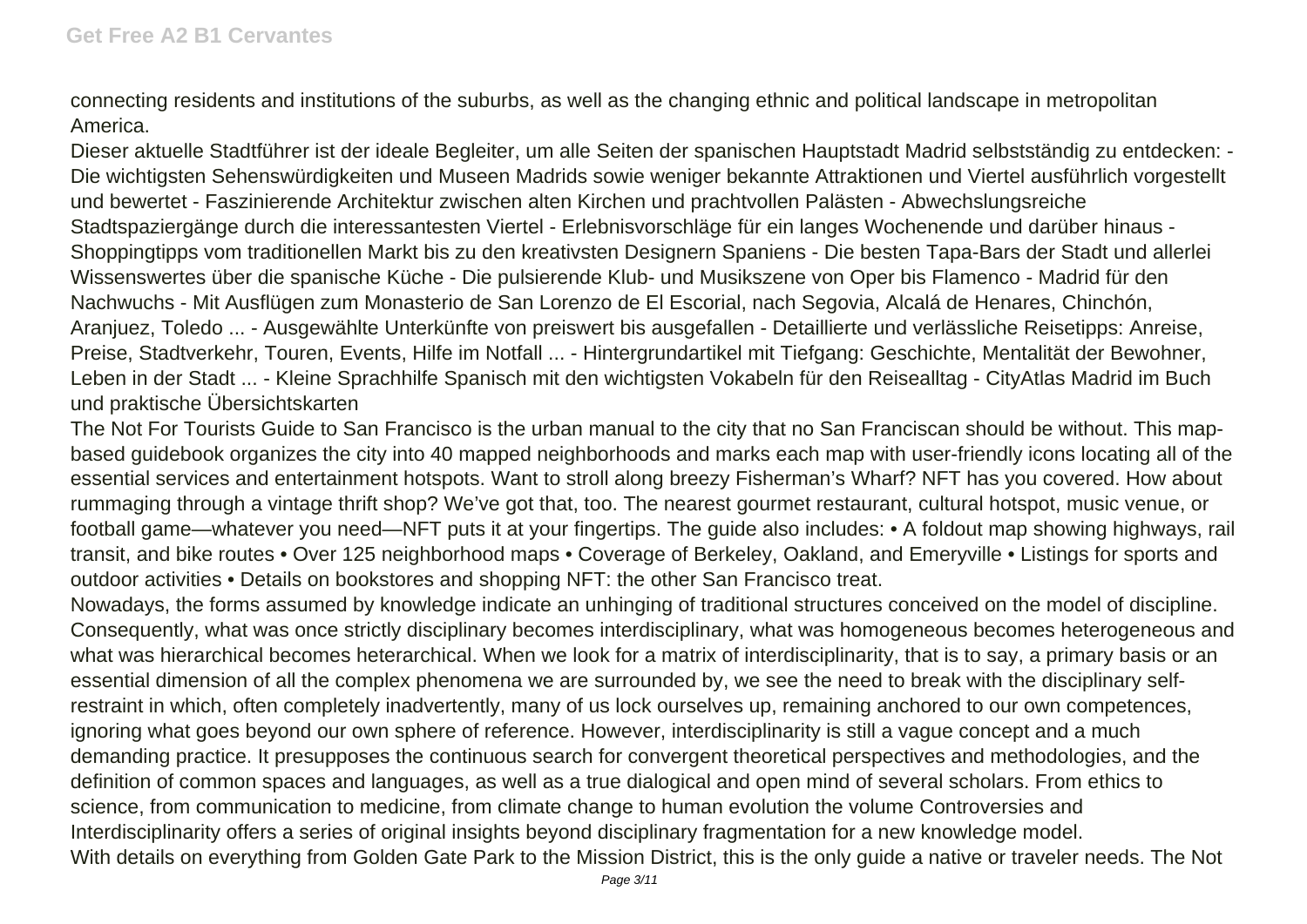For Tourists Guide to San Francisco is the urban manual to the city that no San Franciscan should be without. This map-based guidebook organizes the city into 40 mapped neighborhoods and marks each map with user-friendly icons locating all of the essential services and entertainment hotspots. Want to stroll along breezy Fisherman's Wharf? NFT has you covered. How about rummaging through a vintage thrift shop? We've got that, too. The nearest gourmet restaurant, cultural hotspot, music venue, or football game—whatever you need—NFT puts it at your fingertips. The guide also includes: • A foldout map showing highways, rail transit, and bike routes • Over 125 neighborhood maps • Coverage of Berkeley, Oakland, and Emeryville • Listings for sports and outdoor activities • Details on bookstores and shopping NFT: the other San Francisco treat.

This volume comprises of chapters that deal with language proficiency relating to a wide range of language program issues including curriculum, assessment, learners and instructors, and skill development. The chapters cover various aspects of a broadbased proficiency initiative, focusing on numerous aspects of foreign language learning, including how skills develop, how assessments can inform curriculum, how learners and instructors view proficiency and proficiency assessment, and how individual use of technology furthers language learning. The concluding chapter points the way forward for issues and questions that need to be addressed.

This book provides a comprehensive overview of Hispanic applied linguistics, allowing students to understand the field from a variety of perspectives and offering insight into the ever-growing number of professional opportunies afforded to Spanish language program graduates. The goal of this book is to re-contextualize the notion of applied linguistics as simply the application of theoretical linguistic concepts to practical settings and to consider it as its own field that addresses language-based issues and problems in a real-world context. The book is organized into five parts: 1) perspectives on learning Spanish 2) issues and environments in Spanish teaching 3) Spanish in the professions 4) the discourses of Spanish and 5) social and political contexts for Spanish. The book's all-inclusive coverage gives students the theoretical and sociocultural context for study in Hispanic applied linguistics while offering practical information on its application in the professional sector.

El uso de los dispositivos electrónicos de comunicación está generalizado en una sociedad de la información globalizada y tecnificada. Los "emojis" y los "memes" se han convertido en iconografías reconocidas por todos. La expresión escrita se extiende y democratiza; diversas formas de expresión emergen, otras mutan, o se fosilizan, determinadas por el medio o plataforma de que se trate, desde una red social hasta un blog, un foro o una aplicación de mensajería instantánea. Los autores de este libro, especialistas en el estudio del lenguaje, se zambullen en este océano global y sin barreras para destilar una descripción actualizada de los usos lingüísticos y otras formas de expresión del medio escrito que los hablantes de español del siglo xxi adoptan de manera natural. Entender estos nuevos códigos es necesario no solo para interactuar en Internet, sino para reconocer el impacto que la Red está teniendo en la lengua en general.

? This volume contributes to the research in two different research areas: lexical availability studies and vocabulary research in second or foreign languages. Lexical availability is defined as the words that immediately come to mind as a response to a stimulus provided by topics related to domains closely connected to daily life: for instance animals, food and drink, daily activities, politics, or poverty. Lexical availability is a dimension of learners' receptive and productive lexical competence, and, consequently, an important variable of learners'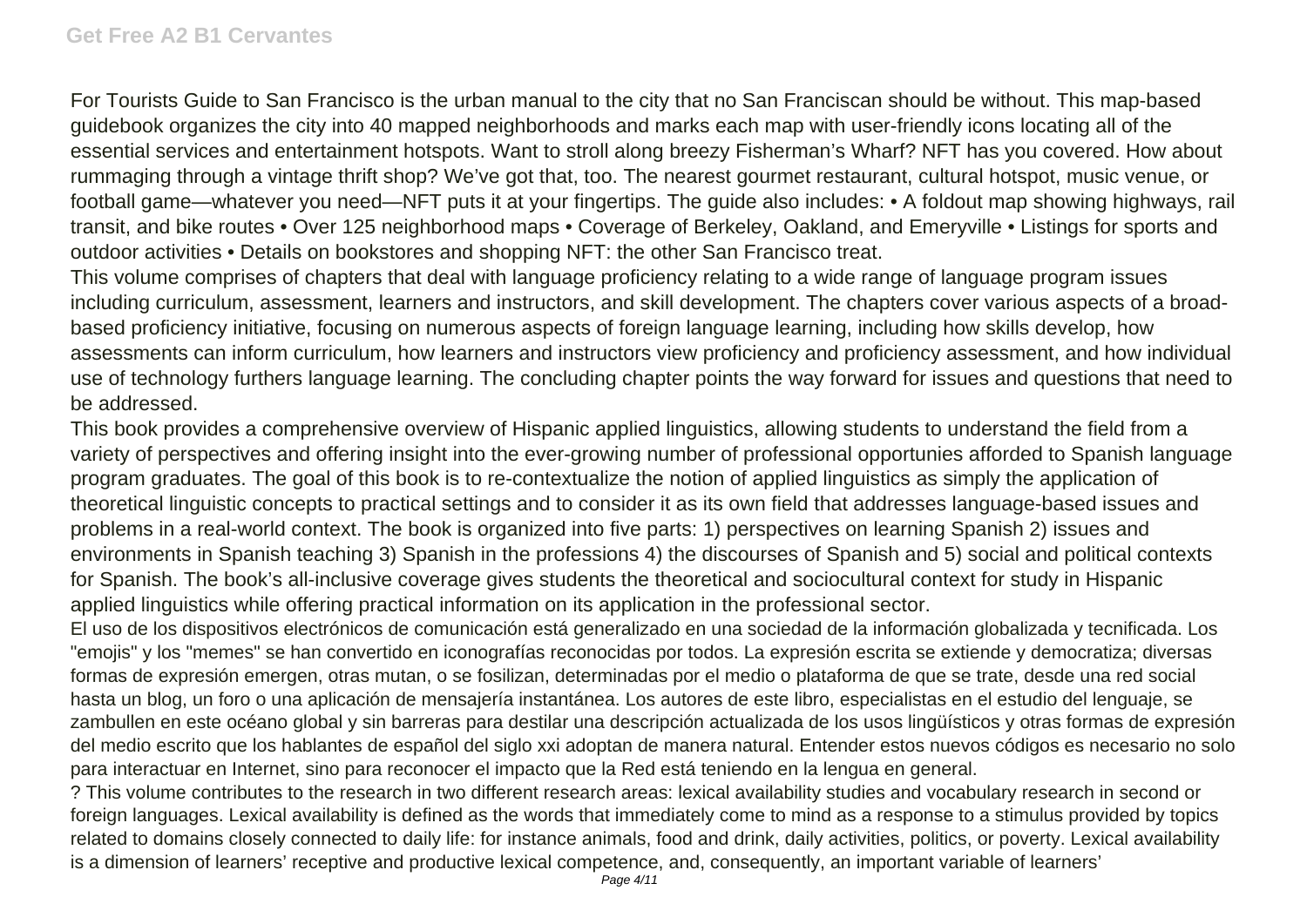communicative competence. Written by leading researchers in Spanish and English applied linguistics, the studies presented in this volume offer the reader findings and insights from studies conducted in learners with different mother tongues, who learn English or Spanish as their second or third language. "This book made me aware of an approach to vocabulary acquisition which has a long tradition in European research, but has been somewhat neglected by English-speaking researchers. The methodology was pioneered in France where it developed into the Francais Fondamental project - an influential approach to the vocabulary needs of learners of French. It was also taken up by Spanish researchers, and more recently developed by the team at La Rioja University. Where English-language research has focused on the frequency of words in large corpora and the implications of this feature for L2 vocabulary acquisition, the lexical availability tradition takes a much more learner-centred approach to L2 vocabulary skills, directly reflecting learners' needs and learners' ability to do things with small, effective vocabularies. This leads to a set of research priorities that look refreshingly different from the ones we are used to. Read this book. It might change the way you think about vocabulary research." Paul Meara, Swansea University, Wales, UK

There's a ton of essential information in this Not For Tourists Guide. Featuring clear, easy-to-read maps and graphics, listings of key services, restaurants, shops, schools, entertainment venues, public transportation, parks, pull out maps and more. NFT Guides put everything residents need to take advantage of the wealth of local services and resources at their fingertips in a convenient size.

Lexical Availability in English and Spanish as a Second LanguageSpringer Science & Business Media

Lonely Planet: The world's number one travel guide publisher\* Lonely Planet's Europe on a Shoestring is your passport to having big experiences on a small budget, offering the most relevant, up-to-date advice on what to see and skip, what hidden discoveries await you, and how to optimise your budget for an extended continental trip. Hit the streets and free museums of one of the world's greatest capital cities, London; soak up history and art by day and party by night in Berlin; pick your Greek island for fresh food and golden beaches. All with your trusted travel companion. Inside Lonely Planet's Europe on a Shoestring: Budget-oriented recommendations with honest reviews - eating, sleeping, sightseeing, going out, hidden gems that most guidebooks miss Extensive planning tools and budget calculators Highlights and itineraries help you tailor your trip to your personal needs and interests Insider tips to save time and money and get around like a local, avoiding crowds and trouble spots Essential info at your fingertips - hours of operation, phone numbers, websites, transit tips, prices Cultural insights provide a richer, more rewarding travel experience - covering history, art, literature, cinema, landscapes Colour maps and images throughout Covers Great Britain, Ireland, France, Germany, Switzerland, Spain, Portugal, Italy, Greece, Turkey, Scandinavia, Russia, the Baltic Coast, Czech Republic, Eastern Europe, the Balkans, Belgium, Austria, and more Useful features: First Time Europe; Big Adventures, Small Budgets; Off the Beaten Track; Border Crossing; Splurge; and Responsible Travel eBook Features: (Best viewed on tablet devices and smartphones) Downloadable PDF and offline maps prevent roaming and data charges Effortlessly navigate and jump between maps and reviews Add notes to personalise your guidebook experience Seamlessly flip between pages Bookmarks and speedy search capabilities get you to key pages in a flash Embedded links to recommendations' websites Zoom-in maps and images Inbuilt dictionary for quick referencing The Perfect Choice: Lonely Planet's Europe on a shoestring is perfect for budget- and value-conscious travellers taking a big trip, and is packed with amazing sights and experiences, savvy tips and recommendations. Looking for suggestions from a wider range of prices for a shorter, multi-country trip? Check out Lonely Planet's Europe for a comprehensive look at all the continent has to offer. About Lonely Planet: Lonely Planet is a leading travel media company and the world's number one travel guidebook brand, providing both inspiring and trustworthy information for every kind of traveller since 1973. Over the past four decades, we've printed over 145 million guidebooks and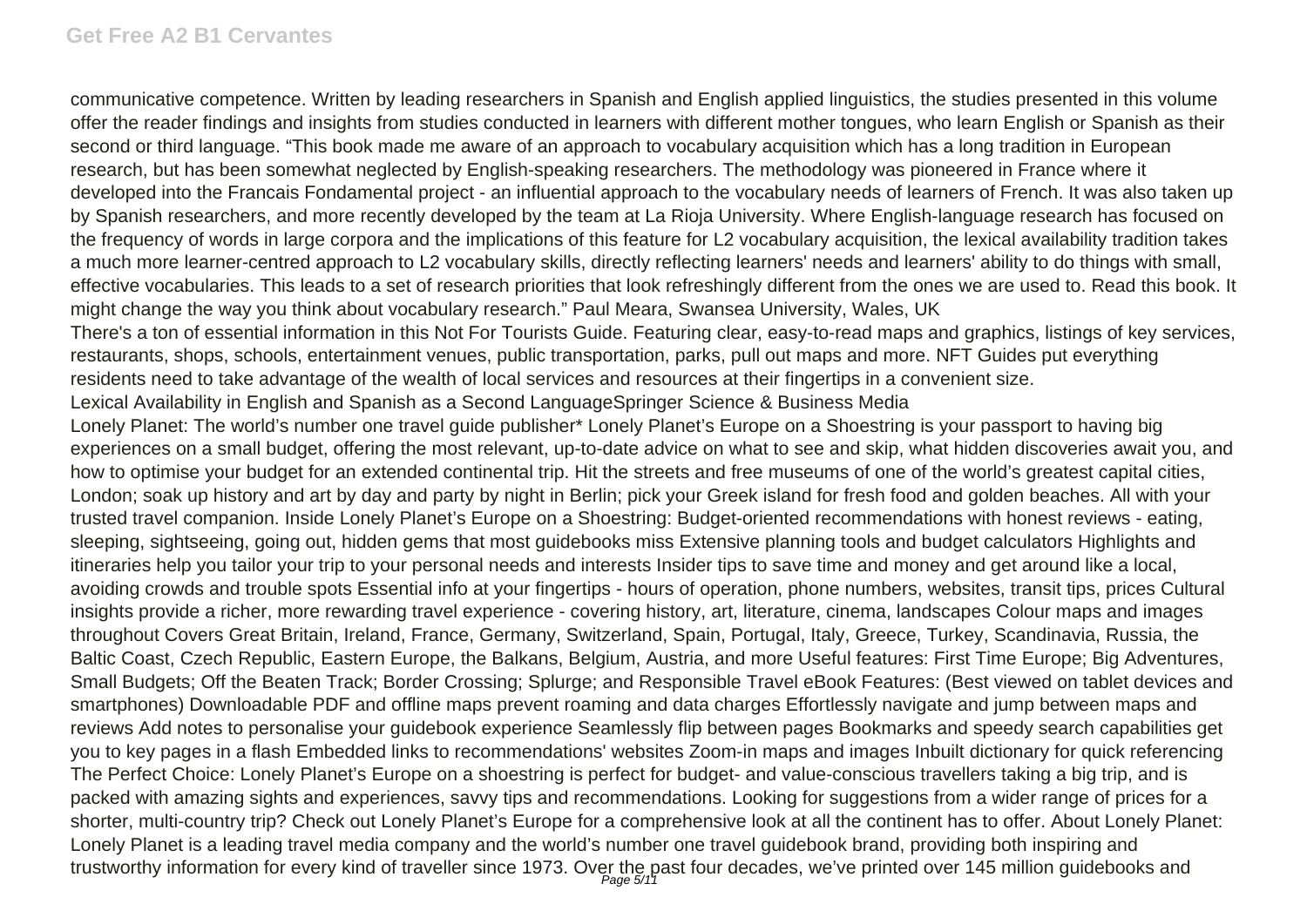grown a dedicated, passionate global community of travellers. You'll also find our content online, and in mobile apps, video, 14 languages, nine international magazines, armchair and lifestyle books, ebooks, and more. 'Lonely Planet guides are, quite simply, like no other.' – New York Times 'Lonely Planet. It's on everyone's bookshelves; it's in every traveller's hands. It's on mobile phones. It's on the Internet. It's everywhere, and it's telling entire generations of people how to travel the world.' – Fairfax Media (Australia) \*Source: Nielsen BookScan: Australia, UK, USA, 5/2016-4/2017 Important Notice: The digital edition of this book may not contain all of the images found in the physical edition.

The Enciclopedia de Linguistica Hispánica provides comprehensive coverage of the major and subsidiary fields of Spanish linguistics. Entries are extensively cross-referenced and arranged alphabetically within three main sections: Part 1 covers linguistic disciplines, approaches and methodologies. Part 2 brings together the grammar of Spanish, including subsections on phonology, morphology, syntax and semantics. Part 3 brings together the historical, social and geographical factors in the evolution of Spanish. Drawing on the expertise of a wide range of contributors from across the Spanish-speaking world the Enciclopedia de Linguistica Hispánica is an indispensable reference for undergraduate and postgraduate students of Spanish, and for anyone with an academic or professional interest in the Spanish language/Spanish linguistics.

With superb photography, illustrations, and maps, this easy-to-use travel guide leads you to the best things in Seville and Andalucía. From beautiful palaces such as Seville's Real Alcázar and the magical Alhambra in Granada, splendid religious edifices such as the Mezquita in Córdoba, Seville Cathedral and La Giralda, to the historic coastal cities of Málaga and Cádiz, DK Eyewitness Travel Guide: Seville & Andalucía will show you all of the top sights in this especially colorful part of Spain. Learn about Hispano-Moorish architecture, flamenco, the art of azulejos, and sherry-making. There are also practical tips for where to find the best beaches, getting around, and reviews of the best places to shop, stay, and eat. With hundreds of full-color photographs, hand-drawn illustrations, and custom maps that illuminate every page, DK Eyewitness Travel Guide: Seville & Andalucía truly shows you this city as no one else can.

"Flamenco, fiestas, walks, churches, moorish palaces, paradors, restaurants, beaches, tapas, hotels"--Cover.

This book presents a comprehensive, state-of-the-art treatment of the acquisition of Indo- and Non-Indo-European languages in various contexts, such as L1, L2, L3/Ln, bi/multilingual, heritage languages, pathology as well as language impairment, and sign language acquisition. The book explores a broad mix of methodologies and issues in contemporary research. The text presents original research from several different perspectives, and provides a basis for dialogue between researchers working on diverse projects with the aim of furthering our understanding of how languages are acquired. The book proposes and refines new theoretical constructs, e.g. regarding the complexity of linguistic features as a relevant factor forming children's, adults' and bilingual individuals' acquisition of morphological, syntactic, discursive, pragmatic, lexical and phonological structures. It appeals to students, researchers, and professionals in the field.

By providing students with the opportunities to receive a high quality education regardless of their social or cultural background, inclusive education is a new area that goes beyond traditional integration approaches. These approaches hope to provide the educative system with the ability to adapt to the diversity of its students. Technologies for Inclusive Education: Beyond Traditional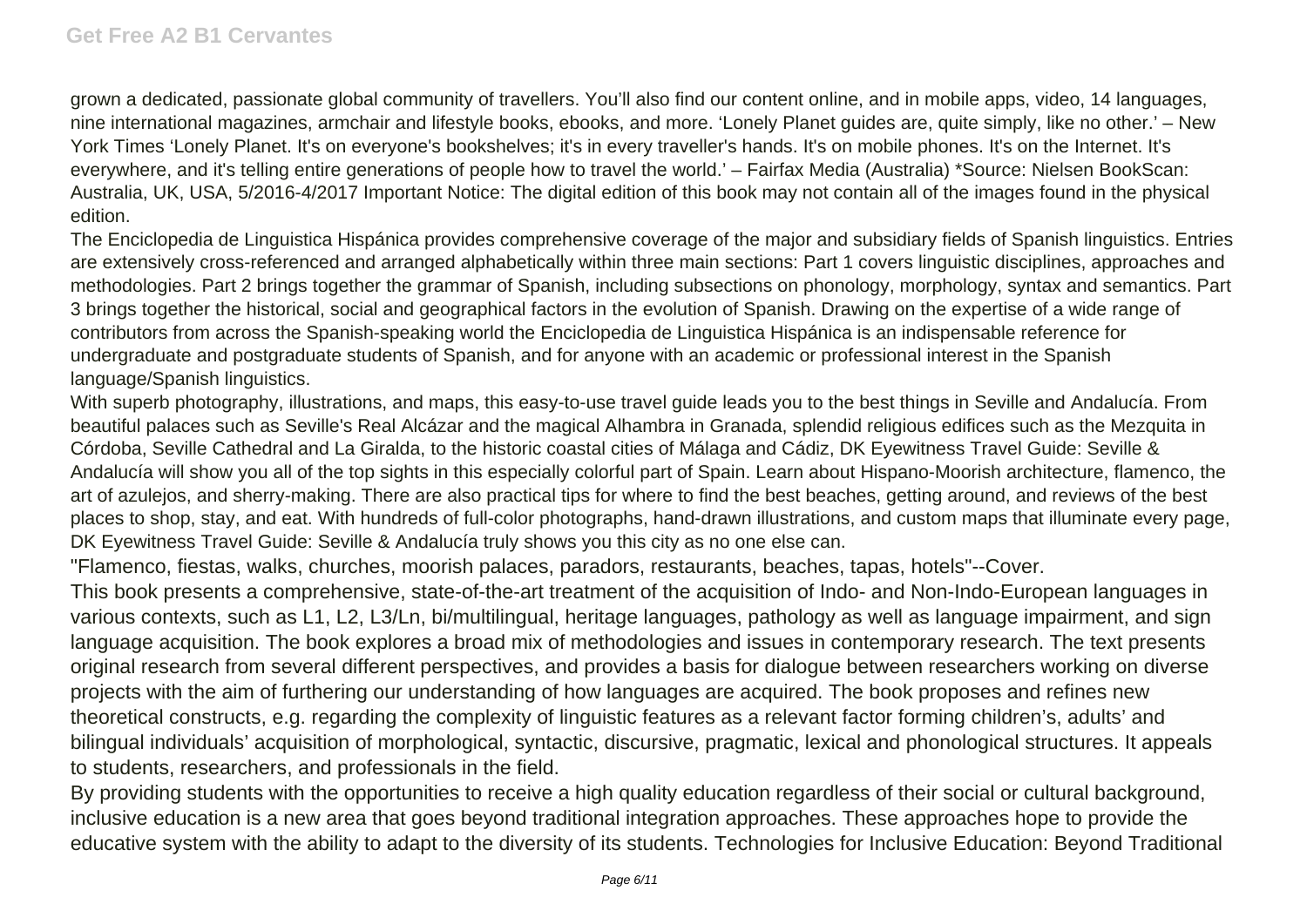Integration Approaches introduces the basic concepts, current research guidelines and future perspectives on the current state of these approaches. This book aims to make inclusive education a reality in the future by highlighting technological advances in applied e-learning, cognitive learning and education multimedia. Novel approaches to human-computer interaction are essential to make these contents available for every student regardless of their disabilities and learning styles.

La diversidad del español y su enseñanza es la primera publicación concebida para reflexionar sobre la diversidad de la lengua desde un punto de vista crítico, interdisciplinario, institucional, aplicado e internacional. El análisis de doce lecturas y de una detallada guía de explotación didáctica potencian la adquisición de conocimientos sobre la lengua y desvelan la complejidad de la investigación sobre las variedades del español. Características principales: • Artículos de investigación desde diferentes enfoques y perspectivas; • Actividades de reflexión para verificar la asimilación de contenidos; • Análisis crítico de extractos y citas de autoridad (español e inglés); • Preguntas analíticas sobre el estado de la cuestión y recursos institucionales; • Modelos metodológicos de investigación empírica sobre la diversidad de la lengua; • Propuestas de temas para la investigación y el debate dentro y fuera del aula; • Pautas bibliográficas detalladas para profundizar sobre la materia; • Selección de conceptos clave para potenciar la adquisición de terminología lingüística; • Glosario bilingüe en línea (español e inglés) sobre variedades del español, sociolingüística aplicada y política lingüística; · Soluciones de las guías de lectura e información complementaria. Diseñado como libro de texto o material de autoaprendizaje, La diversidad del español y su enseñanza es una herramienta imprescindible para familiarizarse con la diversidad de la lengua. La información será de interés y aplicable en contextos académicos y profesionales de enseñanza, diseño curricular y elaboración de materiales didácticos de español como lengua extranjera o segunda y de herencia. Cualquier investigador, profesor, estudiante o lector podrá acceder de manera crítica y pautada a esta importante parcela de conocimiento sobre el idioma. La diversidad del español y su enseñanza brings together twelve articles that investigate Spanish linguistic variation and the impact this has on Spanish language teaching. Based on a special edition of the Journal of Spanish Language Teaching, each chapter here presents an article from the Journal with an additional reading guide designed to transform the information into a pedagogical tool that can be used and applied in the classroom. Each article is accompanied by critical analysis, reflection activities, questions for future research and debate, and suggestions for further reading. A bilingual glossary covering key terms within Spanish language variation, applied sociolinguistics and language policy is available online at www.routledge.com/9780367651695. This book is a practical overview of the evolution and current state of the study of Spanish language variation and will be of most interest to researchers and teachers of Spanish as a second language who will gain insight into how to include linguistic variation in their teaching.

The book explores the variety of meanings of contextuality across different disciplines, with the emphasis on quantum physics and on psychology. Contents:Conversations on Contextuality (Ehtibar N Dzhafarov & Janne V Kujala)Contextual Semantics (Samson Abransky)From Coupling to Copula (Hans Colonius)Einstein, Bohm, and Leggett-Garg (Guido Bacciagaluppi)It is the Theory Which Decides What We Can Observe (Thomas Filk)Reality, Contextuality, and Probability in Quantum Theory and Beyond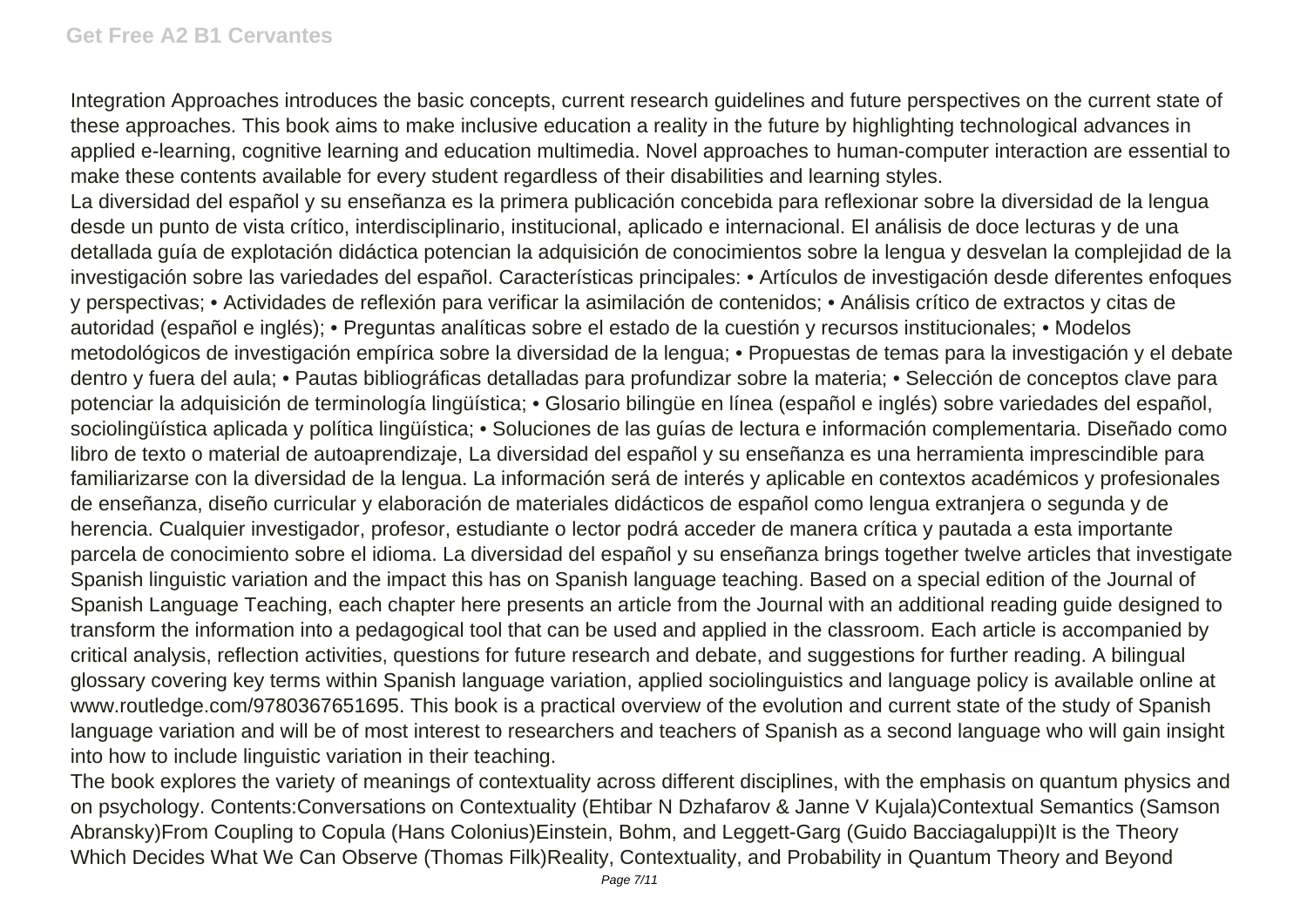(Arkady Plotnitsky)Contextual Emergence (Harald Atmanspacher)Contextuality in Physics and Quantum Cognition (J Acacio de Barros & Gary Oas)End-Directedness and Context in Nonliving Dissipative Systems (James A Dixon, Dilip Kondepudi, Bruce A Kay & Tehran J Davis)Foregrounding the Background (J Scott Jordan, Jiuyang Bai, Vincent Cialdella & Daniel Schloesser)Symmetry-Breaking in Multiagent Coordination (Michael J Richardson & Rachel W Kallen)Probabilistic Contextuality (Janne V Kujala & Ehtibar N Dzhafarov)Quantum Thinking and Counterfactual Reasoning (Louis Narens)Quantum Theory, Active Information and the Mind-Matter Problem (Paavo Pylkkänen)Principles Defining Quantum Mechanics (Gary Oas & J Acacio de Barros)Our (Represented) World: A Quantum-Like Object (Ariane Lambert-Mogiliansky & Francois Dubois)Why Would You Want to Borrow from My Discipline? (Emmanuel Haven)Quantum Information Biology (Masanari Asano, Irina Basieva, Andrei Khrennikov, Masanori Ohya, Yoshiharu Tanaka & Ichiro Yamato)Similarity Judgments: From Classical to Complex Vector Psychological Spaces (Albert Barque Duran, Emmanuel M Pothos, James M Yearsley, James A Hampton, Jerome R Busemeyer & Jennifer S Trueblood)A Quantum Bayes Net Approach to Causal Reasoning (Jennifer S Trueblood, Percy K Mistry & Emmanuel M Pothos) Readership: Researchers in quantum physics, mathematical modelling and cognitive science. Key Features:It is historically the first book dedicated entirely to contextualityIt is interdisciplinary, involving quantum physicists, computer scientists, mathematicians, analytic philosophers, economists, and psychologistsIts chapters are written by leading specialists in these various fieldsKeywords:Contextuality;Quantum Physics;Psychology

The Routledge Handbook of Spanish Language Teaching: metodologías, contextos y recursos para la enseñanza del español L2, provides a comprehensive, state-of-the-art account of the main methodologies, contexts and resources in Spanish Language Teaching (SLT), a field that has experienced significant growth world-wide in recent decades and has consolidated as an autonomous discipline within Applied Linguistics. Written entirely in Spanish, the volume is the first handbook on Spanish Language Teaching to connect theories on language teaching with methodological and practical aspects from an international perspective. It brings together the most recent research and offers a broad, multifaceted view of the discipline. Features include: Forty-four chapters offering an interdisciplinary overview of SLT written by over sixty renowned experts from around the world; Five broad sections that combine theoretical and practical components: Methodology; Language Skills; Formal and Grammatical Aspects; Sociocultural Aspects; and Tools and Resources; In-depth reflections on the practical aspects of Hispanic Linguistics and Spanish Language Teaching to further engage with new theoretical ideas and to understand how to tackle classroom-related matters; A consistent inner structure for each chapter with theoretical aspects, methodological guidelines, practical considerations, and valuable references for further reading; An array of teaching techniques, reflection questions, language samples, design of activities, and methodological guidelines throughout the volume. The Routledge Handbook of Spanish Language Teaching contributes to enriching the field by being an essential reference work and study material for specialists, researchers, language practitioners, and current and future educators. The book will be equally useful for people interested in curriculum design and graduate students willing to acquire a complete and up-to-date view of the field with immediate applicability to the teaching of the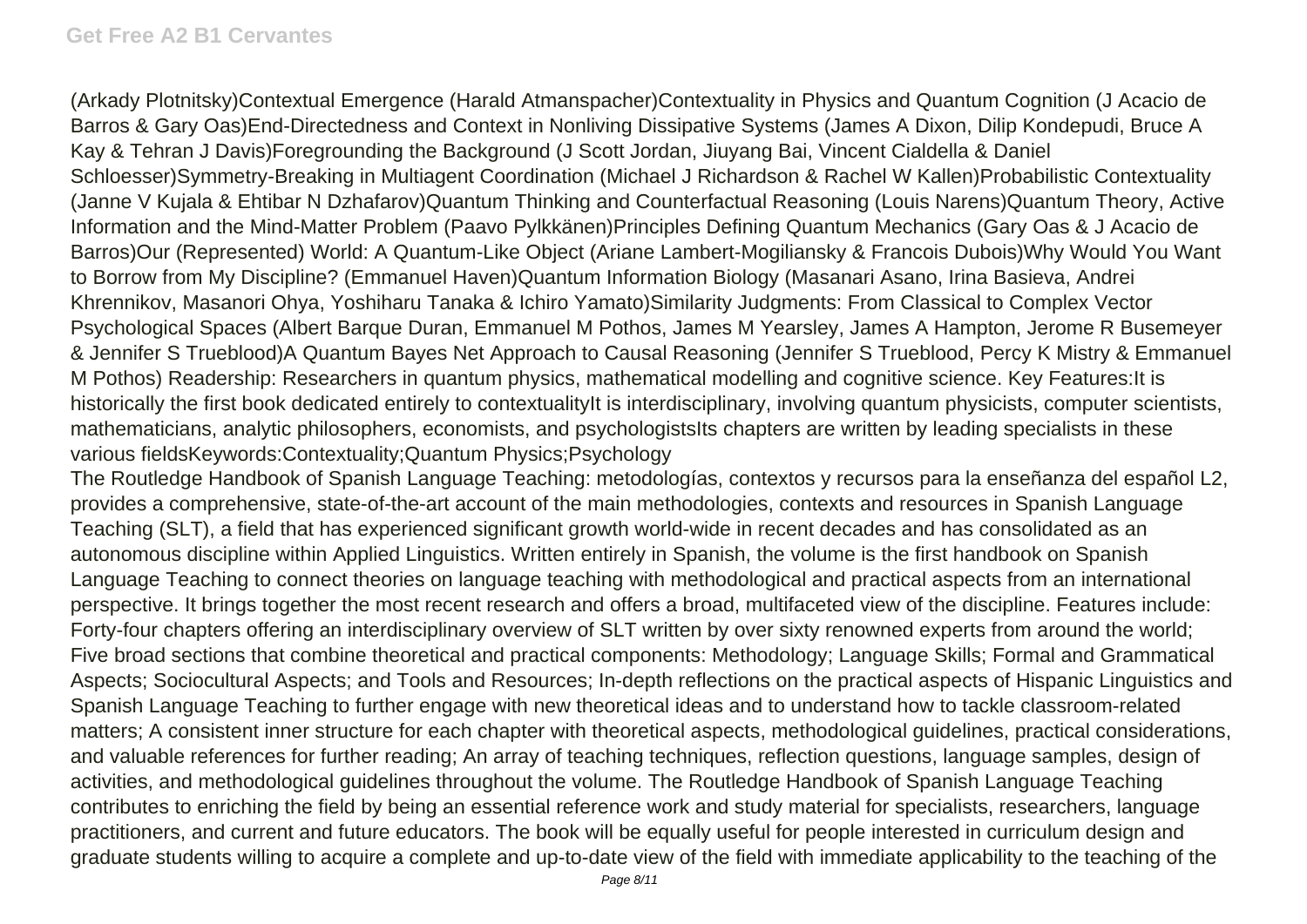## language.

This book constitutes the proceedings of the 17th International Conference on Engineering Psychology and Cognitive Ergonomics, EPCE 2020, held as part of the 22nd International Conference, HCI International 2020, which took place in Copenhagen, Denmark, in July 2020. The total of 1439 papers and 238 posters included in the 37 HCII 2020 proceedings volumes was carefully reviewed and selected from 6326 submissions. EPCE 2020 includes a total of 60 regular papers; they were organized in topical sections named: mental workload and performance; human physiology, human energy and cognition; cognition and design of complex and safety critical systems; human factors in human autonomy teaming and intelligent systems; cognitive psychology in aviation and automotive. As a result of the Danish Government's announcement, dated April 21, 2020, to ban all large events (above 500 participants) until September 1, 2020, the HCII 2020 conference was held virtually.

Foreign language learning is a progressive endeavor. Whatever the method, the learner should advance from one point to another, constantly improving. Growing proficiency entails growing language content. Content is complex, displaying many dimensions. Syllabus designers, textbook authors, and teachers often struggle with the monitoring of content. Computer-assisted systemization helps to handle it in a manageable framework. Besides inventorying content, it ensures more balanced selections, calculated progression, and controlled reiteration of previously learned material. It gauges the usability of authentic material in relation to the level attained. During the teaching process, it allows the instant selection of items needed for a communicative situation, focus on forms, or particular exercises. This book first describes the theoretical background for systemization, including a historical overview, with special attention to the Common European Framework and the new Profiles and Referentials. Next the practical steps for computer-assisted implementation with examples taken from French and English, but applicable to any language.

Le présent ouvrage analyse et propose de nouvelles pistes pour enseigner la grammaire, composante au coeur des préoccupations des pédagogues depuis la parution du CECR. La question de la grammaire dans l'enseignement des langues n'occupe plus le devant de la scène, mais elle est toujours d'actualité pour qui enseigne. La diffusion du Cadre européen commun de référence pour les langues (CECRL) et des descriptions par langue (allemand, anglais, espagnol, français, italien) de ses niveaux, la lente élaboration de l'éducation plurilingue et l'affirmation des recherches en acquisition des langues étrangères l'ont remise à l'ordre du jour. On montre comment sont à l'oeuvre des connaissances savantes (sciences du langage),certaines de leurs formes didactisées (par exemple pour le français, la "grammaire ordinaire"). les savoirs d'expertise des enseignants et les représentations sociales des langues (chap. 1). Cette configuration des savoirs impliqués en didactique permet de rendre compte des problèmes que posent les activités grammaticales (chap. 3 à 6), la sélection des éléments à enseigner (chap. 6 et 7), le discours grammatical (chap. 8) etles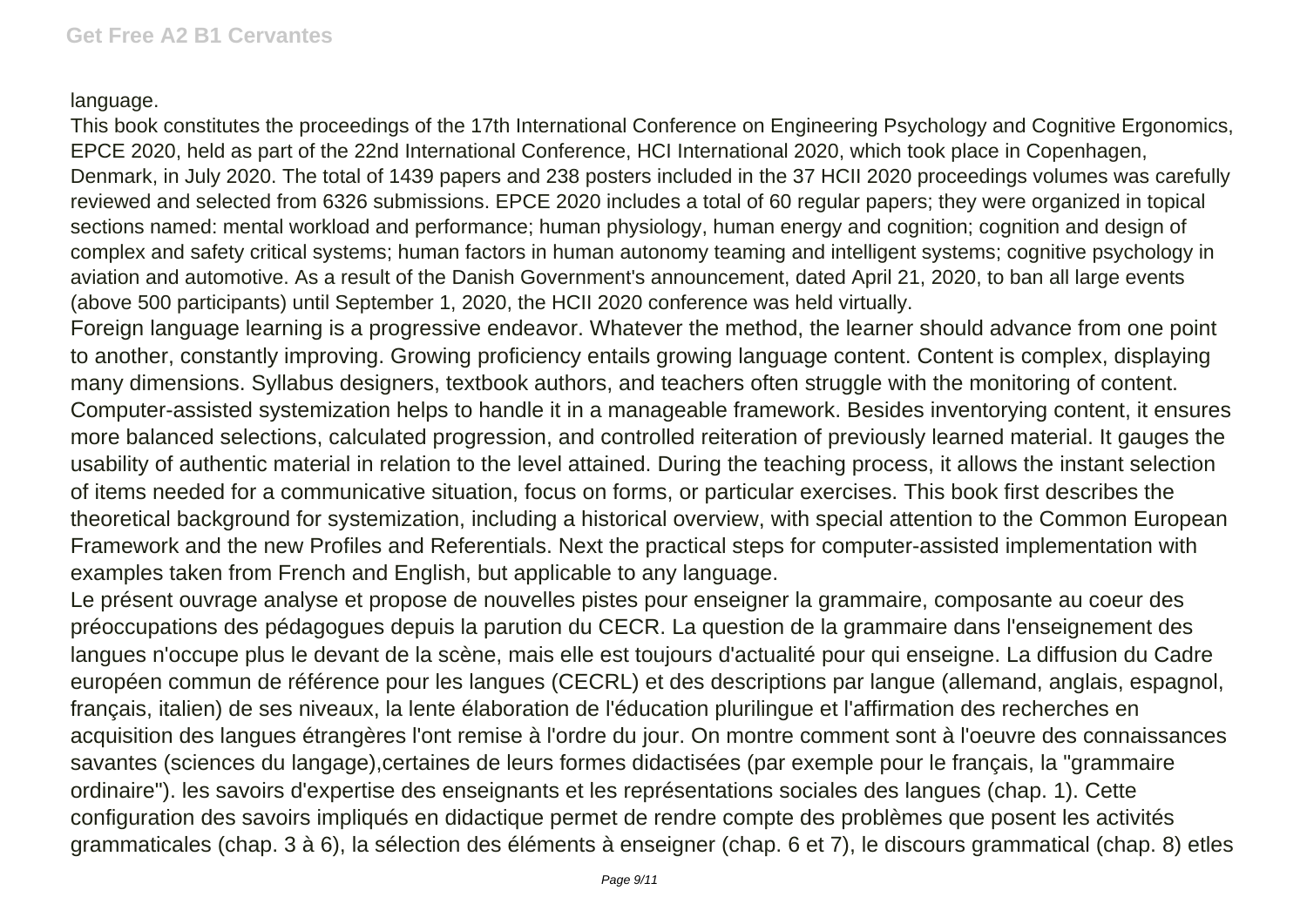progressions (chap 9). Cet ouvrage vise à suggérer des directions de recherche dans la perpective de la contextualisation de la didactique des langues.

El paradigma educativo actual está cambiando el modelo de enseñanza, poniendo el aprendizaje del estudiante en el centro del proceso. Además, las posibilidades y conectividad que ofrece la tecnología actualmente permiten establecer estrategias formativas de aprendizaje ubicuo, orientando la formación hacia un aprendizaje colaborativo y social en todo lugar y momento. En esta obra se recogen enfoques y experiencias de innovación docente en Educación Superior, desarrolladas por docentes e investigadores en el ámbito Ubicuo y Social del Aprendizaje con TIC. Los enfoques y experiencias en aprendizaje ubicuo y social mediado con tecnologías presentados aquí, donde las tecnologías adquieren una función indispensable, giran alrededor del uso de entornos de aprendizaje, materiales y recursos, herramientas web 2.0 y Redes Sociales

Érase una vez un joven y pequeño país de manos y brazos alargados, colocado en una posición estratégica entre grandes de Europa, guardando siempre el equilibrio, que aspiró siempre a educar y formar a sus ciudadanos con criterio armonioso, práctico y científico, y fue alcanzando cotas de bienestar, cultura y vida democrática que le convierten en la envidia de medio mundo. Hablamos de Bélgica y su educación, pero sobre todo de la proyección e influencias externas e internacionales que logra alcanzar, apoyada en su sentido práctico para orientar la formación y la educación de niños, jóvenes y adultos.Bélgica es un crisol de culturas, lenguas y tradiciones que marcan su tradición educativa y pedagógica, pero que la conforman con identidad propia. Su educación es tal vez la mejor expresión de lo indicado, porque además ha contado entre sus paisanos con ilustres pedagogos y paidólogos, como Sluys, Ovidio Decroly, que han alcanzado proyección y gloria en todo el mundo, en sus diferentes continentes. La pedagogía experimental y el movimiento paidológico hallan en la naciente pedagogía belga uno de los mejores climas para hacer crecer la pedagogía contemporánea. También porque la intelectualidad católica situada en el ámbito de las ciencias sociales, y en particular en la psicología y la pedagogía, han encontrado en la Universidad Católica de Lovaina un referente de visita obligada. O porque desde el movimiento obrero organizado del XIX ha ido cuajando una metodología y apuesta institucional de perfil católico que generó varios movimientos católicos de acción social y educativa que han sido transferidos al catolicismo y a muchas partes del mundo. Y en la antítesis, igualmente desde el movimiento socialista en Bélgica van madurando proyectos de educación popular, como el de Charleroi, que convierten a esta nación en punto obligado de contraste para una institución educativa cualquiera que pretenda busque impulsar la educación popular desde supuestos socialistas.Finalmente, y desde una posición internacional, Bélgica desempeñó en África, desde hace algo más de cien años, y en concreto en el Congo, tareas colonizadoras de pequeño gran coloso admitido por otras potencias, que